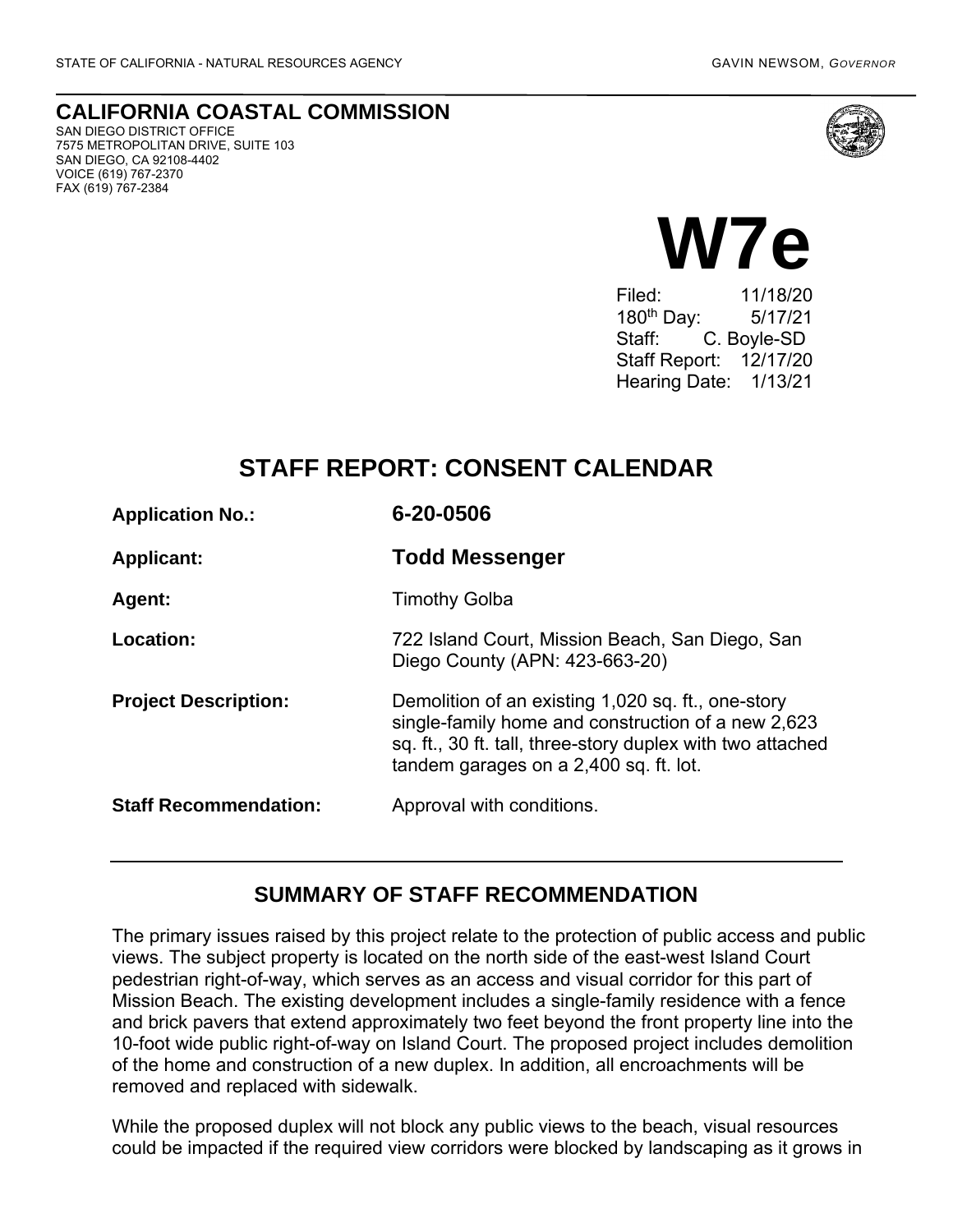the future. In addition, the presence of construction workers and equipment in such a densely populated, popular beach area could impact public rights-of-way to and along the beach, especially during the summer months when beach use is at its peak.

The project site is located between Mission Boulevard and the beach. As a near-shore development, the proposed project could be subject to coastal hazards such as flooding as sea level rise increases. Although there is an existing seawall located seaward of the development that protects the public boardwalk a block to the west of the subject site, the subject project should not be designed to rely on the seawall.

To address these potential adverse impacts the Commission staff is recommending several special conditions. **Special Conditions No. 1 and 2** require submittal of final site and landscaping plans that remove any private encroachments within the public right-of-way and limit landscaping in the public view corridors to a height of three feet. **Special Condition No. 3** prohibits development activity during the busy summer months between Memorial Day Weekend and Labor Day in order to remove the potential of development activity impeding coastal access. **Special Condition No. 4** requires the property owner to submit a written agreement that acknowledges and accepts the construction timing limitations. **Special Condition No. 5** requires the applicant to acknowledge the development is proposed in a site subject to coastal hazards and assume the risks of development. **Special Condition No. 6** requires the applicant to waive any right to construct a future shoreline protective device. **Special Condition No. 7** requires the applicant to record a deed restriction against the property that imposes the conditions of the permit for the purpose of providing notice to future property owners. Therefore, as conditioned, the project will be consistent with the Chapter 3 policies of the Coastal Act, and no impacts to coastal resources are anticipated.

Commission staff recommends that the Commission **APPROVE** coastal development permit application 6-20-0506, as conditioned. The motion is on page 4.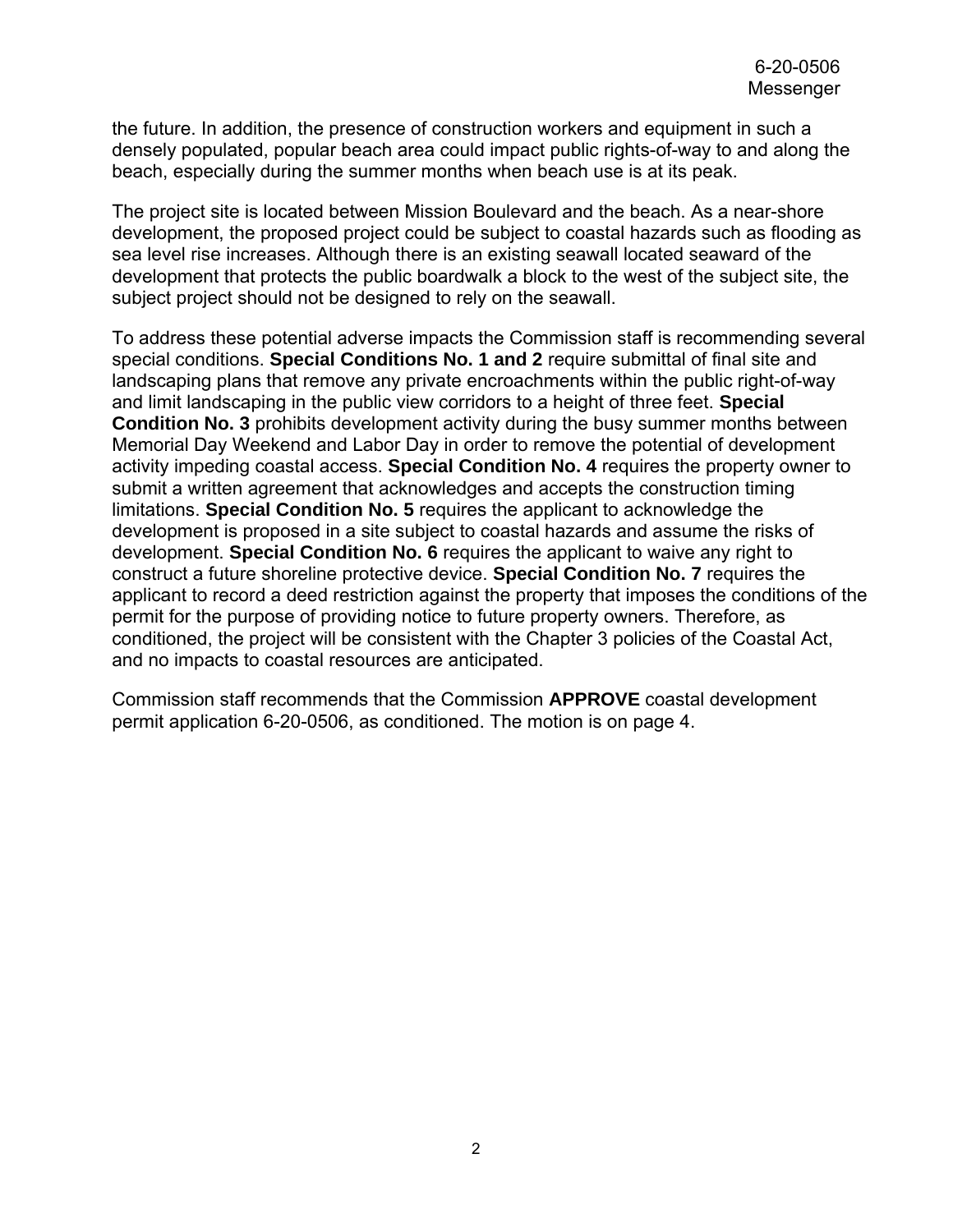# **TABLE OF CONTENTS**

# **EXHIBITS**

| Exhibit 1 – Vicinity Map  |
|---------------------------|
| Exhibit 2 - Location Maps |
| Exhibit 3 - Site Plan     |
| Exhibit 4 - Site Photo    |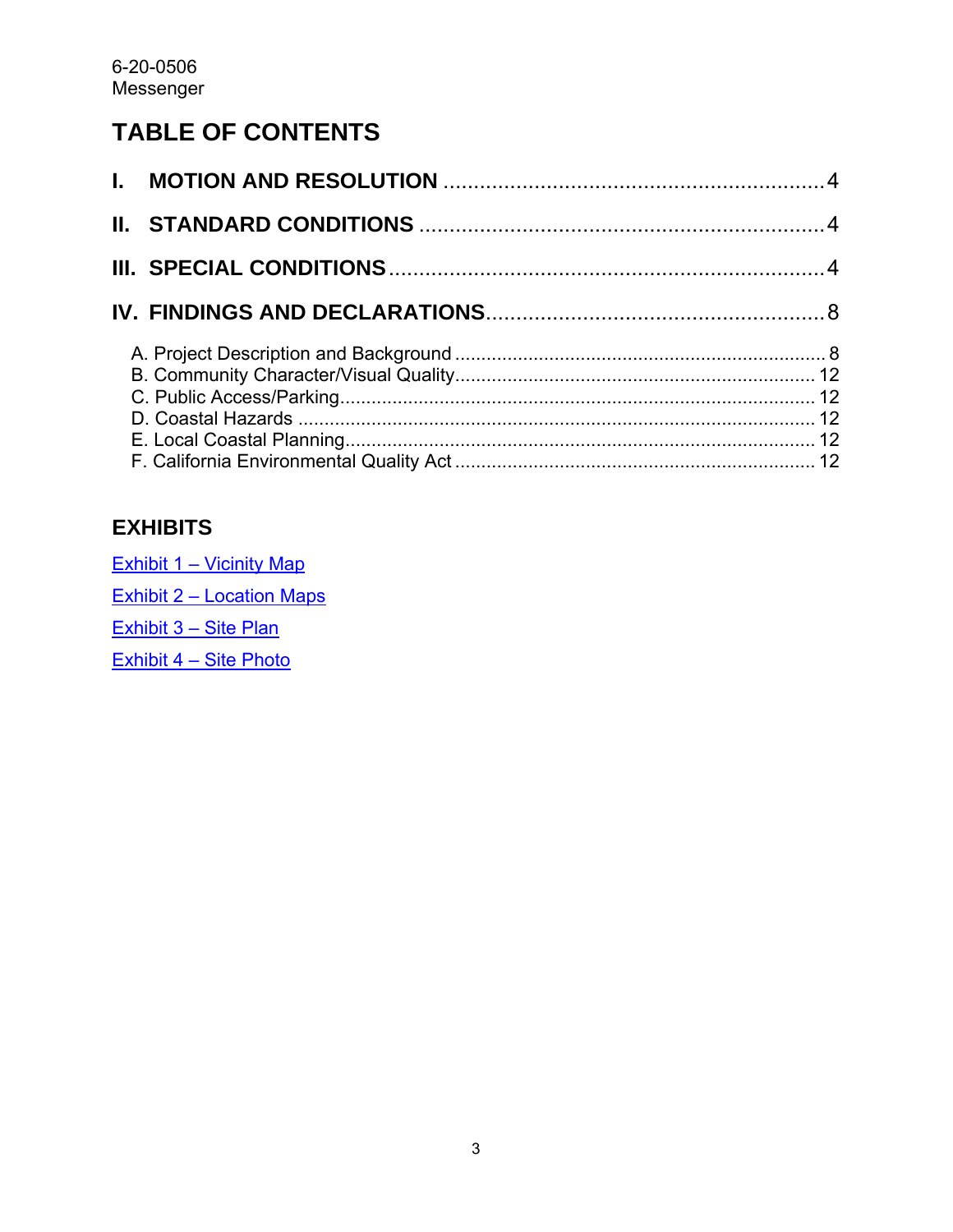# <span id="page-3-0"></span>**I. MOTION AND RESOLUTION**

### **Motion:**

I move that the Commission **approve** the coastal development permit applications included on the consent calendar in accordance with the staff recommendations.

Staff recommends a **YES** vote. Passage of this motion will result in approval of all the permits included on the consent calendar. The motion passes only by affirmative vote of a majority of Commissioners present.

# <span id="page-3-1"></span>**II. STANDARD CONDITIONS**

- **1. Notice of Receipt and Acknowledgment**. The permit is not valid and development shall not commence until a copy of the permit, signed by the applicant or authorized agent, acknowledging receipt of the permit and acceptance of the terms and conditions, is returned to the Commission office.
- **2. Expiration**. If development has not commenced, the permit will expire two years from the date on which the Commission voted on the application. Development shall be pursued in a diligent manner and completed in a reasonable period of time. Application for extension of the permit must be made prior to the expiration date.
- **3. Interpretation**. Any questions of intent of interpretation of any condition will be resolved by the Executive Director or the Commission.
- **4. Assignment**. The permit may be assigned to any qualified person, provided assignee files with the Commission an affidavit accepting all terms and conditions of the permit.
- **5. Terms and Conditions Run with the Land**. These terms and conditions shall be perpetual, and it is the intention of the Commission and the applicant to bind all future owners and possessors of the subject property to the terms and conditions.

# <span id="page-3-2"></span>**III. SPECIAL CONDITIONS**

### **1. Final Plans.**

- a. **PRIOR TO THE ISSUANCE OF THE COASTAL DEVELOPMENT PERMIT,** the applicant shall submit for the review and written approval of the Executive Director, revised final plans approved by the City of San Diego that are in substantial conformance with the plans prepared by Golba Architecture, Inc. dated 10/15/20 and received 11/18/20.
- b. The permittee shall undertake development in conformance with the approved final plans unless the Commission amends this permit or the Executive Director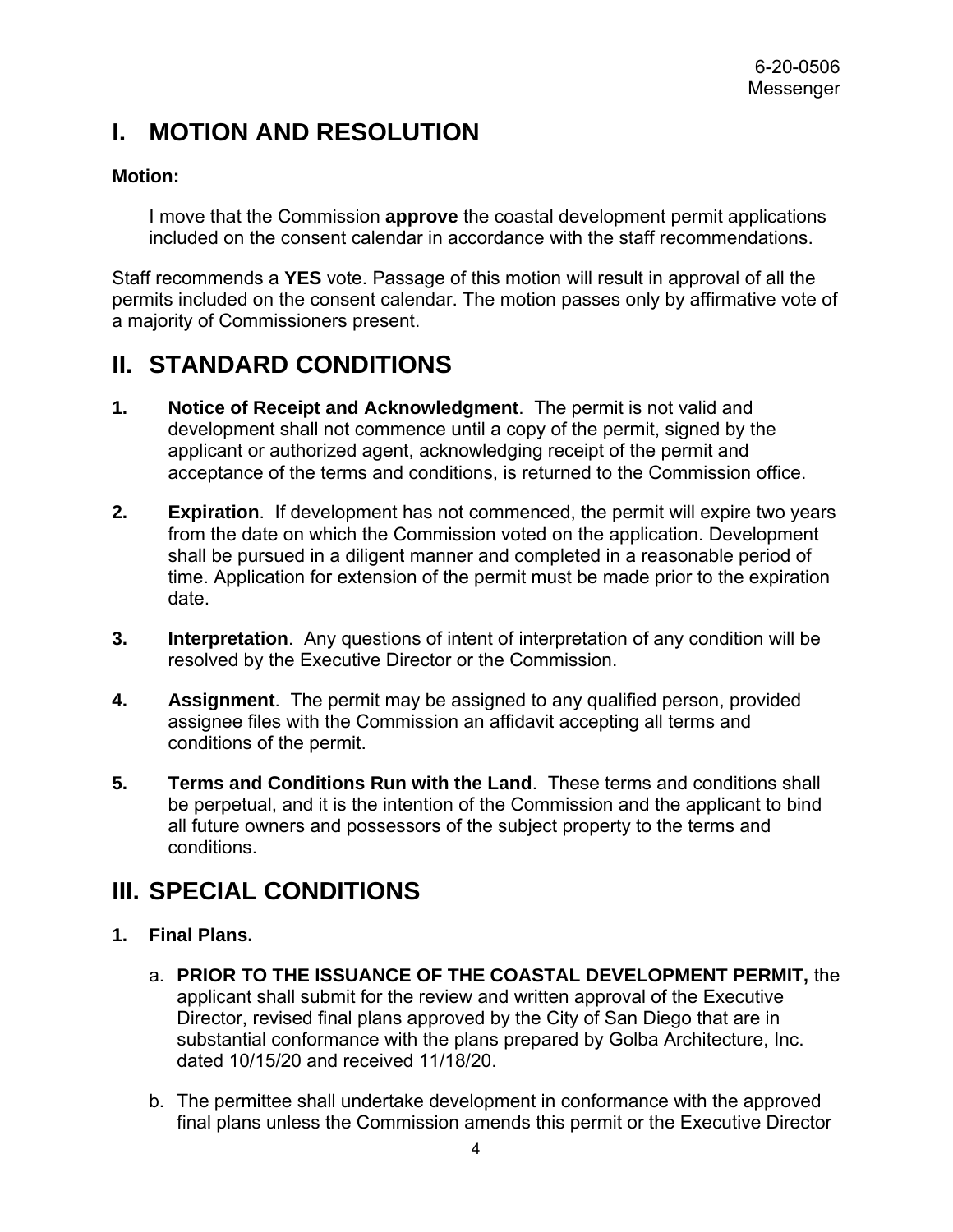determines that no amendment is legally required for any proposed minor deviations.

#### **2. Final Landscape/Yard Area Plans.**

- a. **PRIOR TO THE ISSUANCE OF THE COASTAL DEVELOPMENT PERMIT**, the applicant shall submit to the Executive Director for review and written approval final landscape plans. Said plans shall be in substantial conformance with the landscape plans prepared by prepared by Golba Architecture, Inc. dated 10/15/20 and received 11/18/20 and shall include the following:
	- i. A view corridor, fifteen feet wide, shall be preserved in the south yard area adjacent to Island Court. All proposed landscaping in the south yard area shall be maintained at a height of three feet or lower (including raised planters) to preserve the views along Island Court towards the ocean.
	- ii. No landscaping or hardscape shall be retained or erected within the Island Court right-of-way. Trees may not overhang into the public right-of-way.
	- iii. All landscaping shall be drought tolerant, native or non-invasive plant species. All landscape materials within the identified view corridors shall be species with a growth potential not to exceed three feet at maturity. No plant species listed as problematic and/or invasive by the California Native Plant Society, the California Exotic Pest Plant Council, or identified from time to time by the State of California shall be employed or allowed to naturalize or persist on the site. No plant species listed as "noxious weed" by the State of California or the U.S. Federal Government shall be utilized within the property. If using potable water for irrigation, the project shall use water-conserving emitters (e.g. microspray) and drip irrigation. Use of weather-based irrigation controllers and reclaimed water for irrigation is encouraged.
	- iv. Any fencing and walls, including glass walls, trellis walls, and retaining walls, in the southern yard setback area along Island Court shall not exceed a height of three feet above the existing grade or proposed grade, whichever is lower.
	- v. A written commitment by the applicant that five years from the date of the issuance of the coastal development permit for the residential structure, the applicant will submit for the review and written approval of the Executive Director a landscaping monitoring report, prepared by a licensed Landscape Architect or qualified resource specialist, that certifies whether the on-site landscaping is in conformance with the landscape plan approved pursuant to this special condition. The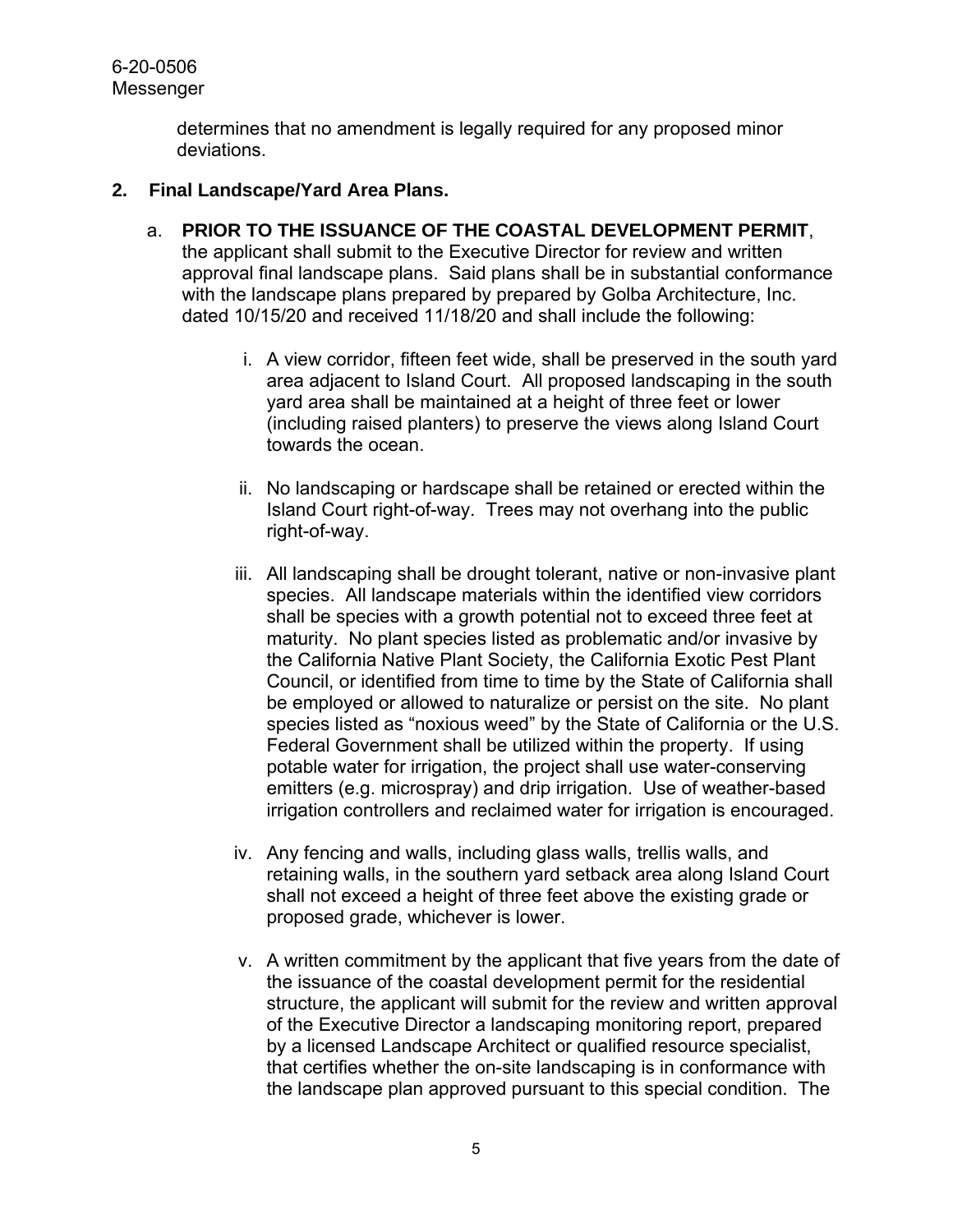monitoring report shall include photographic documentation of plant species and plant coverage.

If the landscape monitoring report indicates the landscaping is not in conformance with or has failed to meet the performance standards specified in the landscaping plan approved pursuant to this permit, the Permittee, or successor in interest, shall submit a revised or supplemental landscape plan for the review and written approval of the Executive Director. The revised landscaping plan must be prepared by a licensed Landscape Architect or qualified resource specialist and shall specify measures to remediate those portions of the approved landscaping plan that have failed or are not in conformance with the original approved plan.

- b. The permittee shall undertake development in conformance with the approved final plans unless the Commission amends this permit or the Executive Director determines that no amendment is legally required for any proposed minor deviations.
- **3. Timing of Development.** No construction shall take place for the project from Memorial Day Weekend to Labor Day of any year. Access corridors and staging areas shall be located in a manner that has the least impact on public access via the maintenance of existing public parking areas and traffic flow on coastal access routes (e.g., no street closures or use of public parking as staging areas).
- **4. Written Agreement. PRIOR TO ISSUANCE OF THE COASTAL DEVELOPMENT PERMIT**, the property owner shall submit a written agreement, in a form and content acceptable to the Executive Director, that acknowledges and accepts the timing of development approved pursuant to Special Condition No. 3, and provide a weekly construction schedule to confirm that no construction will occur from Memorial Day Weekend to Labor Day.
- **5. Assumption of Risk, Waiver of Liability and Indemnity.** By acceptance of this permit, the applicant acknowledges and agrees (i) that the site may be subject to hazards from flooding, sea level rise, erosion and wave uprush; (ii) to assume the risks to the applicant and the property that is the subject of this permit of injury and damage from such hazards in connection with this permitted development; (iii) to unconditionally waive any claim of damage or liability against the Commission, its officers, agents, and employees for injury or damage from such hazards; and (iv) to indemnify and hold harmless the Commission, its officers, agents, and employees with respect to the Commission's approval of the project against any and all liability, claims, demands, damages, costs (including costs and fees incurred in defense of such claims), expenses, and amounts paid in settlement arising from any injury or damage due to such hazards.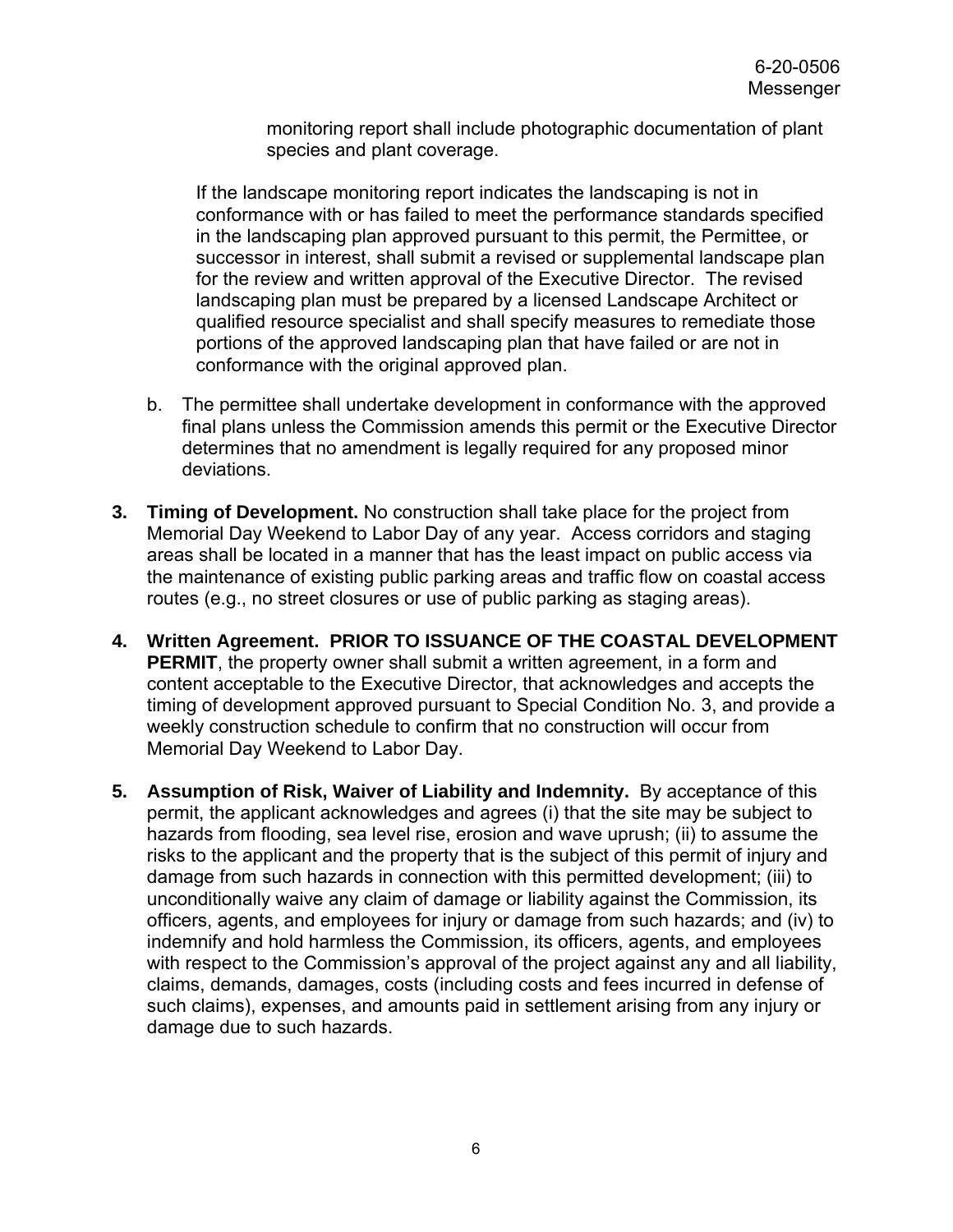#### **6. No Future Bluff or Shoreline Protective Device.**

- a. By acceptance of this Permit, the applicants agree, on behalf of themselves and all successors and assigns, that no bluff or shoreline protective device(s) shall ever be constructed to protect the development approved pursuant to Coastal Development Permit No. 6-20-0506 including, but not limited to, the residence and foundation in the event that the development is threatened with damage or destruction from waves, erosion, storm conditions, bluff retreat, landslides, or other natural hazards in the future. By acceptance of this Permit, the applicants hereby waive, on behalf of themselves and all successors and assigns, any rights to construct such devices that may exist under Public Resources Code Section 30235.
- b. By acceptance of this Permit, the applicants further agree, on behalf of themselves and all successors and assigns, that they are required to remove all or a portion of the development authorized by this permit and restore the site, if:
	- i. The City or any government agency with jurisdiction has issued a final order, not overturned through any appeal or writ proceedings, determining that the structures are currently and permanently unsafe for occupancy or use due to damage or destruction from waves, flooding, erosion, bluff retreat, landslides, or other hazards related to coastal processes, and that there are no feasible measures that could make the structures suitable for habitation or use without the use of bluff or shoreline protective devices;
	- ii. Essential services to the site (e.g. utilities, roads) can no longer feasibly be maintained due to the coastal hazards listed above;
	- iii. Removal is required pursuant to LCP policies for sea level rise adaptation planning; or
	- iv. The development requires new or augmented shoreline protective devices that conflict with applicable LCP or Coastal Act policies.

Approval of CDP No. 6-20-0506 does not allow encroachment onto public trust lands. Any future encroachment onto public trust lands shall be removed unless authorized by the Coastal Commission. Additionally, encroachment onto public trust lands is subject to approval by the State Lands Commission or other designated trustee agency.

### **7. Deed Restriction. PRIOR TO THE ISSUANCE OF THE COASTAL**

**DEVELOPMENT PERMIT**, the applicant shall submit to the Executive Director for review and written approval documentation demonstrating that the applicant has executed and recorded against the parcel(s) governed by this permit a deed restriction, in a form and content acceptable to the Executive Director: (1) indicating that, pursuant to this permit, the California Coastal Commission has authorized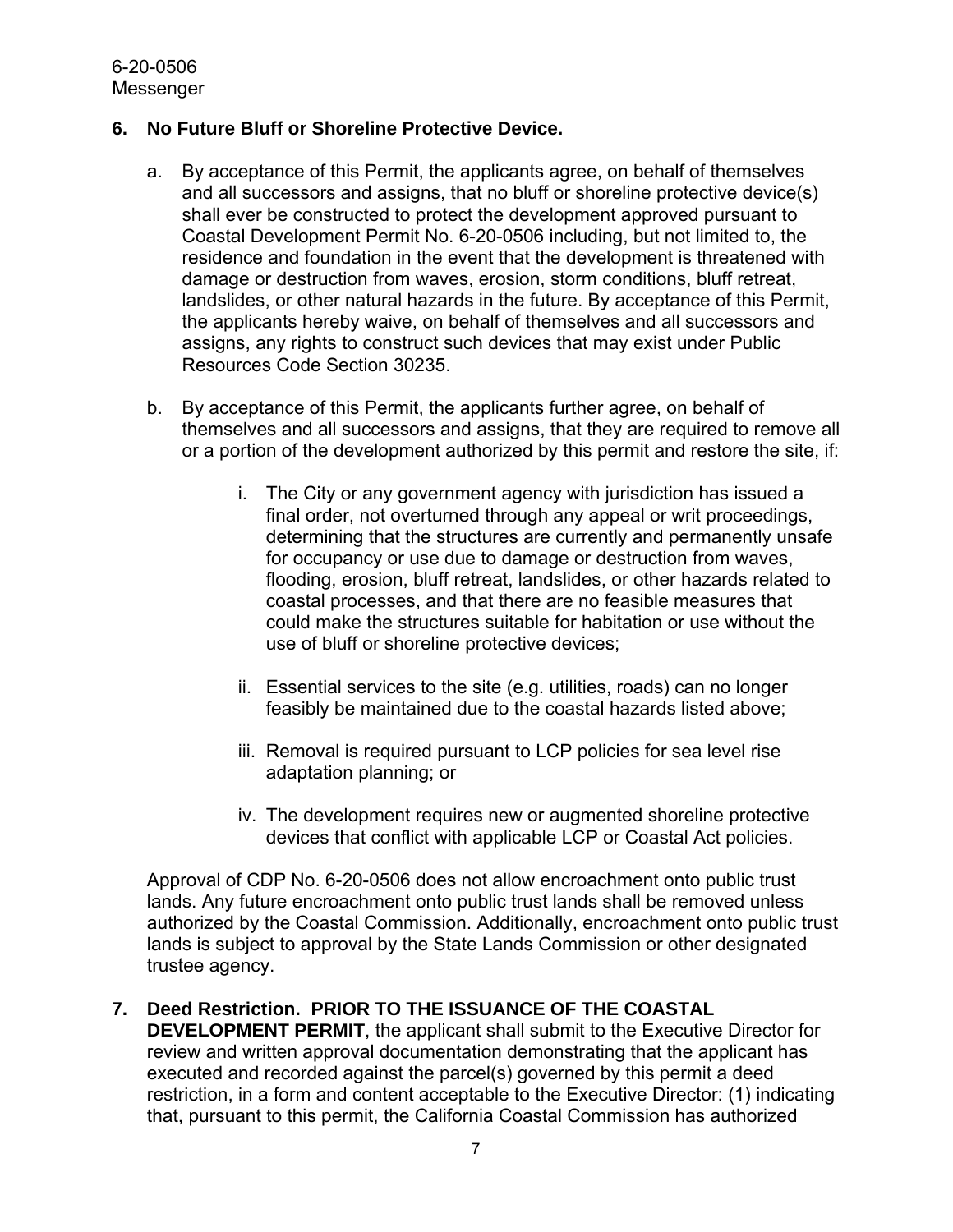development on the subject property subject to the terms and conditions that restrict the use and enjoyment of that property, and (2) imposing the special conditions of this permit as covenants, conditions, and restrictions on the use and enjoyment of the property. The deed restriction shall include a legal description of the entire parcel or parcels governed by this permit. The deed restriction shall also indicate that, in the event of an extinguishment or termination of the deed restriction for any reason, the terms and conditions of this permit shall continue to restrict the use and enjoyment of the subject property so long as either this permit or the development it authorizes, or any part, modification, or amendment thereof, remains in existence or with respect to the subject property.

# <span id="page-7-0"></span>**IV. FINDINGS AND DECLARATIONS**

### <span id="page-7-1"></span>**A. Project Description and Background**

The proposed project is the demolition of a 1,020 sq. ft. one-story single-family residence and construction of a new 2,623 sq. ft., 30 ft. tall, three-story duplex with two attached tandem garages on a 2,400 sq. ft. lot at 722 Island Court in the Mission Beach community of the City of San Diego [\(Exhibit 1\)](https://documents.coastal.ca.gov/reports/2021/1/w7e/w7e-1-2021-exhibits.pdf). Four off-street parking spaces will be provided in the two tandem garages. An existing fence and private concrete pavers located within the public right-of-way on Island Court will be removed [\(Exhibit 4\)](https://documents.coastal.ca.gov/reports/2021/1/w7e/w7e-1-2021-exhibits.pdf). New landscaping and hardscape improvements are also proposed. The site is located within the original permitting jurisdiction of the Coastal Commission where Chapter 3 of the Coastal Act is the standard of review.

The project site is located on the north side of Island Court, an east-west public pedestrian right-of-way within an existing residential area zoned Residential-South (R-S) [\(Exhibit 2\)](https://documents.coastal.ca.gov/reports/2021/1/w7e/w7e-1-2021-exhibits.pdf). The proposed development is similar in height, bulk, and scale to the surrounding residential development. The proposed project is also consistent with the development standards contained in the City's certified Local Coastal Program (LCP).

In the Mission Beach neighborhood, the public rights-of-way of the various courts and places, which are generally east-west running streets, as well as the yard setbacks of the adjacent properties comprise the community's public view corridors. Because the project is located between the first public road and the sea, there is the potential for the project to impact views to the shoreline from Mission Boulevard.

The Commission typically reviews projects to ensure that any new development does not encroach into the yard setback areas, which could impede public views, or into public rights-of-way, which could impede public access. Such encroachments could include structures and/or landscaping. As proposed, no structures will be located within property setbacks [\(Exhibit 3\)](https://documents.coastal.ca.gov/reports/2021/1/w7e/w7e-1-2021-exhibits.pdf). All encroachments in the public right-of-way will be removed and replaced with sidewalk with a permit from the City of San Diego (**Exhibit 4**). To ensure that public views and public access towards the ocean are protected, **Special Condition No. 1** requires the applicant to submit final plans confirming that no structures will be located in the view corridors. In addition, **Special**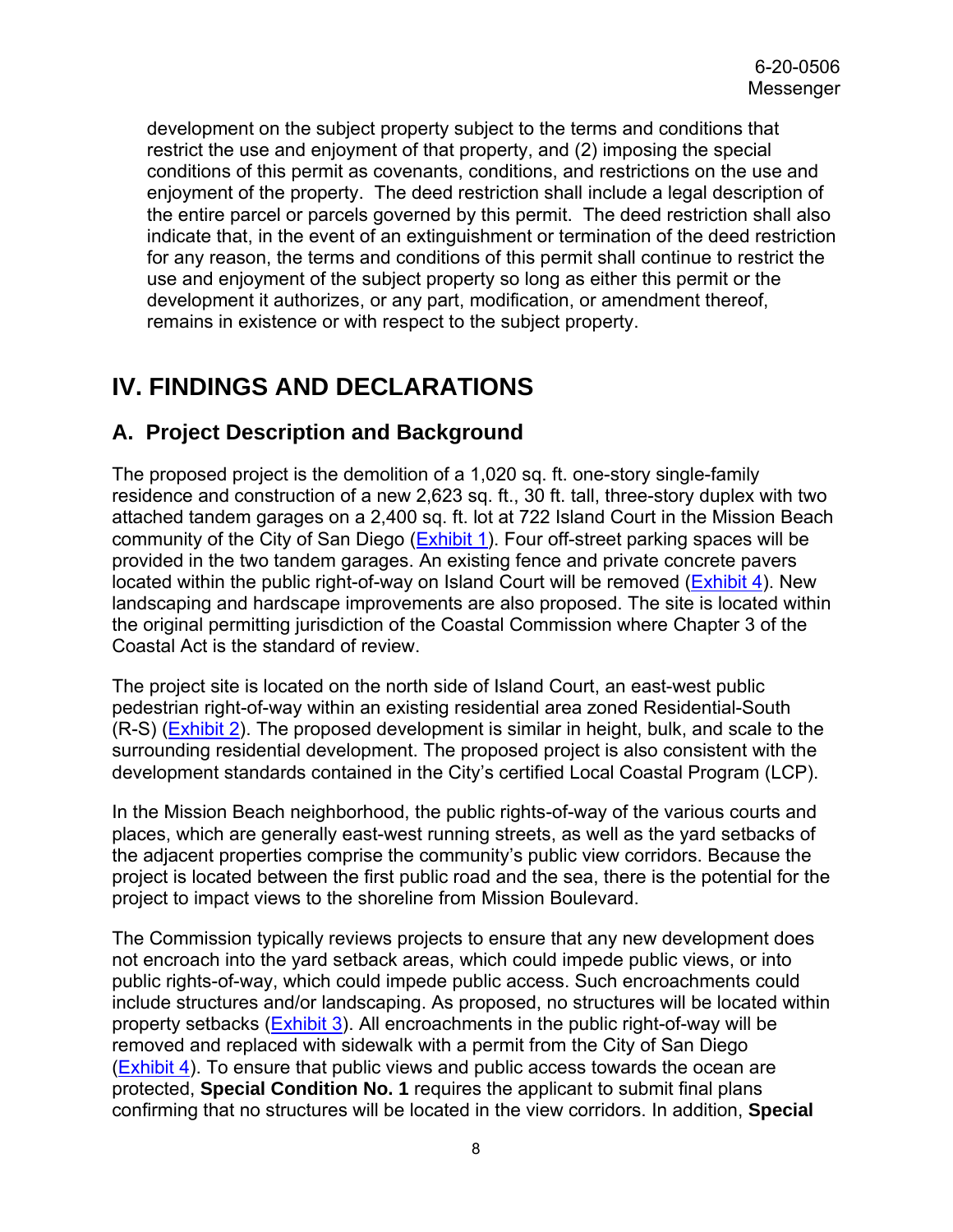#### 6-20-0506 Messenger

**Condition No. 2** requires the applicant to submit a final landscaping plan requiring all landscaping and hardscape in the southern yard area to consist of low-lying materials not exceeding three feet in height.

Because many of the lots in Mission Beach, including the subject site, are constrained and have limited access and space to accommodate construction activities and staging, demolition and construction activity could impede public access by occupying public parking spaces or blocking public right-of-ways with materials or debris. Therefore, **Special Condition No. 3** prohibits any development during peak summer months when public access could be impacted and **Special Condition No. 4** requires the property owner to submit a written agreement indicating that he acknowledges and accepts the construction timing limitations and will submit a weekly construction schedule to confirm that work will not occur during summer. **Special Condition No. 7** requires recordation of the permit conditions against the property to ensure future property owners are aware of the above mentioned protections and conditions.

Since the existing structure was built in 1935, it is subject to the City of San Diego's review for historical significance. Section 143.0212 of the City's Land Development Code provides that the City shall determine the need for a site-specific survey for the purposes of obtaining a construction permit or development permit for development for any parcel containing a structure that is 45 or more years old. In this particular case, the structure is approximately 85 years old, but the City's Development Services did not find the structure to be eligible for historical designation and there is no evidence that the structure has historic value.

Sea level rise is expected to exacerbate existing coastal hazards by raising mean water levels and extending flood zones inland. As noted in the Commission's 2018 Sea Level Rise Guidance Update and other studies, increased sea level is expected to cause increased inundation of beaches, reduced accretion, or increased erosion of beaches. The Mission Beach community is low-lying area on a narrow peninsula situated between the Pacific Ocean to the west and Mission Bay to the east, which currently experiences periodic flooding that will likely increase with sea level rise. Because there is a wide sandy beach (approximately 200 feet wide) and a public boardwalk (approximately 20 feet wide) protected by a seawall between the subject property and the Pacific Ocean, wave run up and overtopping are not expected to significantly impact this inland site over the life of the proposed improvements; however, as a near-shore property, the proposed development may be threatened by sea-level rise at some point in the future.

Historically, the most common societal response to coastal hazards has been to construct shoreline protective devices in order to slow the erosion of beaches and bluffs, retain unstable slopes, and prevent flooding.

The Coastal Act discourages shoreline protection devices because they generally cause adverse impacts to coastal resources and can constrain the ability of the shoreline to respond to dynamic coastal processes. Shoreline protection devices are physical structures that take up space and displace or modify prior uses of coastal land (e.g., beach recreation, habitat, etc.); this effect is often referred to as encroachment.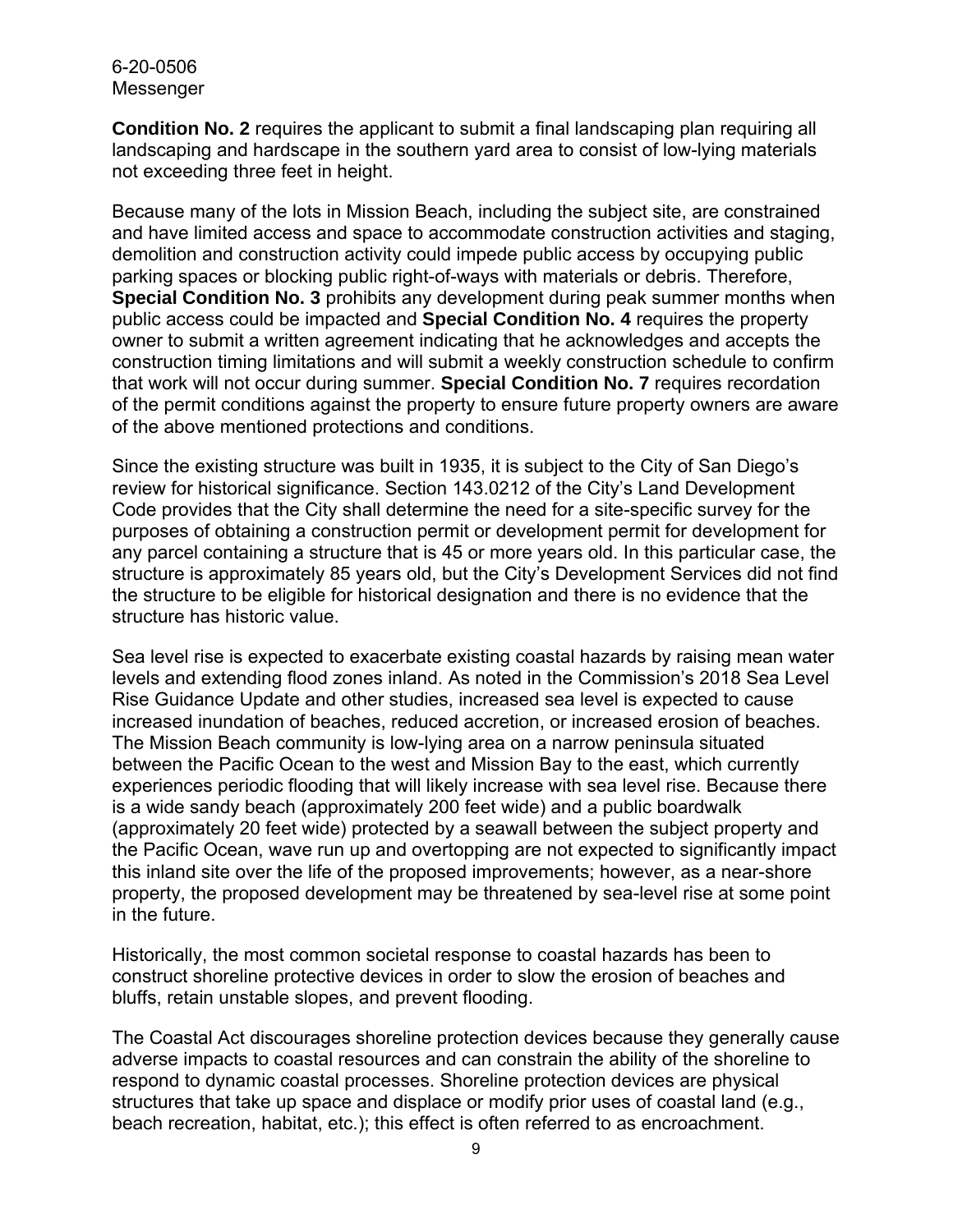Seawalls and, in particular, revetments, may have large horizontal footprints, displacing what would otherwise be sandy beach, and resulting in a long-term loss of beach area for public access, recreation and other uses. In addition to encroaching onto the beach, shoreline protection devices, by slowing or stopping natural processes of shoreline retreat, also prevent the future creation of new beach and eliminate a supply of new sand that would otherwise have resulted from bluff and shoreline erosion. By design, shoreline protection devices establish a fixed landward boundary of the back beach ("fixing the back beach"), and prevent the natural, on-going inland adjustment of the beach that occurs on an eroding coast; over time, this restriction of a beach's adaptive capacity can result in the narrowing or loss of the beach ("passive erosion"). Future sea level rise is expected to result in the drowning or "pinching out" of many California beaches (Vitousek et al. 2017), an effect that will only be exacerbated in locations with extensive shoreline protection. Along coastlines dominated by cliffs and bluffs, shoreline protection devices also reduce or eliminate the additional supply of sand provided to local beaches by natural bluff erosion. This "retention of beach material" or "sand supply impact" associated with shoreline protection devices contributes to local and regional (i.e., littoral cell) sand supply deficits, and hastens the effects of passive erosion.

By substituting hard materials (e.g., rock, concrete) in place of more erodible natural substrates (e.g., sand, soils, terrace deposits, sedimentary rocks), shoreline protection devices can also change wave reflection patterns, cause scour or winnowing of beach sediments along the shoreline, and increase erosion rates at unarmored locations upand down-coast of the structure ("end effects"). In certain locations, shoreline protection devices may also interrupt or interfere with longshore and cross-shore sediment transport, resulting in deposition of sand in one location at the expense of other locations further "down drift" along the coast. Broader effects of shoreline protection devices include changes to the recreational and beach use experience, impacts to beach and other coastal ecosystems, and impairment of the aesthetic and visual character of the coast.

Because shoreline protection devices, such as seawalls, revetments, and groins, can create adverse impacts on coastal processes, Coastal Act Section 30253 specifically prohibits development that could "…create [or] contribute significantly to erosion, geologic instability, or destruction of the site or surrounding area or in any way require the construction of protective devices that would substantially alter natural landforms along bluffs and cliffs." However, Section 30235 of the Coastal Act recognizes that existing development may be protected by shoreline protective devices subject to certain conditions. This limitation is particularly important when considering new development, such as in this case, because if it is known that a new development may need shoreline protection in the future, it would be unlikely that such development could be found to be consistent with Section 30253 of the Coastal Act, which requires new development to minimize risks to life and property. Therefore, the Commission's action on this project must consider the effects of wave uprush, flooding, and storm events (with sea-level rise considerations) on public access and recreation.

The proposed project is located approximately 175 ft. east of Ocean Front Walk, an approximately 2.3-mile public beach boardwalk constructed prior to the effective date of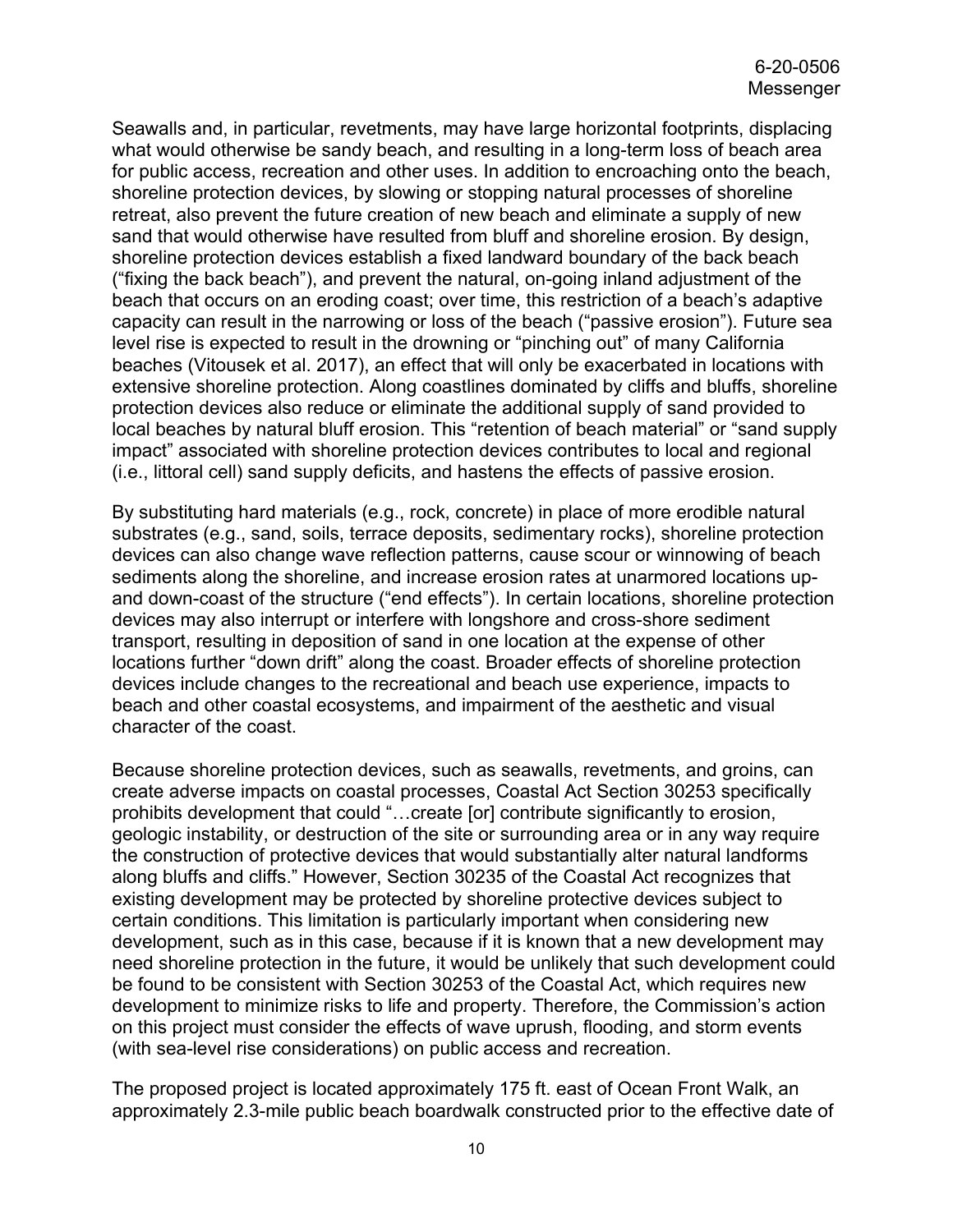#### 6-20-0506 Messenger

the Coastal Act. The boardwalk consists of a 20-ft. wide sidewalk bordered on the seaward side by a concrete parapet above a sheetpile seawall that extends approximately 20 feet down into the sand. During the summer, sand typically covers most of the seaward side of the seawall; in the winter, more of the seawall is exposed, and during extreme storm events, waves have overtopped the parapet. The boardwalk effectively serves as a low seawall along the entire shoreline in Mission Beach, set back from the shoreline and fronted by the beach. If beach erosion were to continue unabated as a result of accelerated sea level rise, it would eventually lead to a situation where the water's edge would be at the base of the seawall that protects the boardwalk. Without the beach buffer, the waves – particularly storm waves – would eventually undercut the seawall and damage the boardwalk. While the seawall does reduce the risk to the structures inland of the boardwalk from flooding from overtopping waves, the seawall should not be relied upon to protect new private development, including the proposed project.

The Commission has authorized repair and maintenance to the boardwalk and associated seawall in the past (CDP Nos. 6-98-102, 6-00-130, 6-03-090-W, 6-05-0125- W, 6-13- 1359); however, those repairs were authorized to maintain and protect existing public improvements, including the boardwalk itself, as well as public amenities located landward of the boardwalk (i.e., Belmont Park, public parking, and a grassy park). While future repair and maintenance of the boardwalk and seawall could be considered and authorized by the Commission, any such repairs would likely be authorized only for the benefit of the existing public amenities, and would not be considered for the protection of private residential development landward of the boardwalk, including the proposed project.

The applicant must therefore acknowledge that the project, as new development, is not entitled to shoreline protection and it must waive any possible right to construct a shoreline protective device for the property in the future, as outlined in **Special Condition 6**. Further, the landowner must remove the development if (a) any government agency has ordered that the structures are not to be occupied due to coastal hazards, or if any public agency requires the structures to be removed; (b) essential services to the site can no longer feasibly be maintained (e.g., utilities, roads); (c) the development is no longer located on private property due to the migration of the public trust boundary; (d) removal is required pursuant to LCP policies for sea level rise adaptation planning; or (e) the development would require a shoreline protective device that is inconsistent with the coastal resource protection policies of the Coastal Act or certified LCP.

The applicant has acknowledged that periodic storm and flood events occur throughout the Mission Beach community and has designed the new development to be raised above the elevation at the surrounding Island Court and alleyway. The proposed finished floor elevation (approximately 9.5 ft. MSL) is higher than the elevation at the accessways (approximately 9 ft. MSL), and both slope rapidly to the east to a low point at Mission Blvd (approximately 4 ft. MSL). Additionally, the building is designed with an approximately 1 ft. cast in place concrete building perimeter along the frontage at Island Court and interior side yards, which would provide additional flooding protection.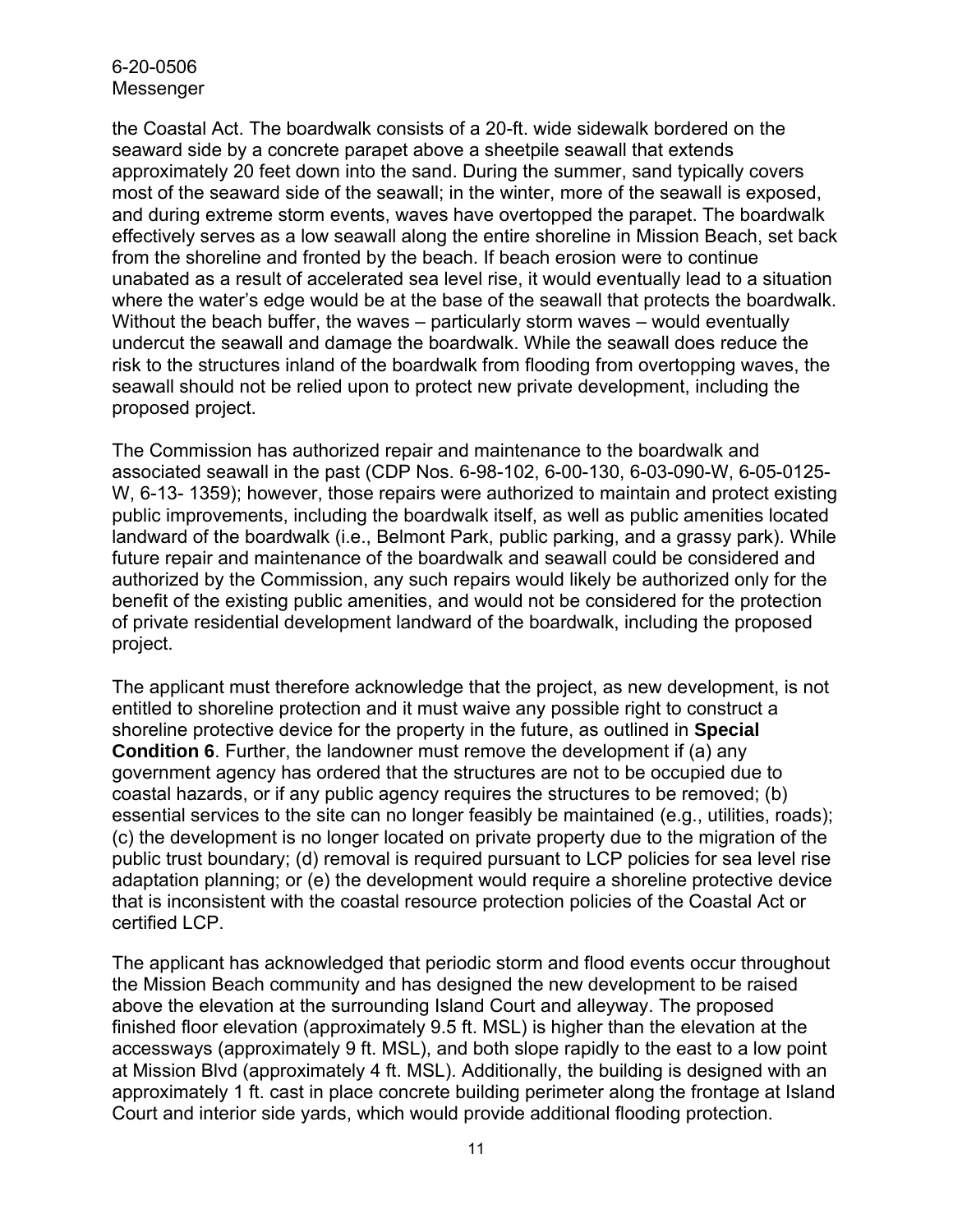**Special Condition No. 5** requires the applicant to acknowledge the risk of building in a hazardous location and ensures that the risks of property damage or loss arising from sea level rise or other changed circumstances are borne by the applicant enjoying the benefits of its private new development, and not the public.

## <span id="page-11-0"></span>**B. Community Character/Visual Quality**

The development is located within an existing developed area and, as conditioned, will be compatible with the character and scale of the surrounding area and will not impact public views. Therefore, the Commission finds that the development, as conditioned, conforms to Section 30251 of the Coastal Act.

## <span id="page-11-1"></span>**C. Public Access/Parking**

As conditioned, the proposed development will not have an adverse impact on public access to the coast or to nearby recreational facilities. As conditioned, the proposed development conforms to Sections 30210 through 30214, Sections 30220 through 30224, Section 30252 and Section 30604(c) of the Coastal Act.

## <span id="page-11-2"></span>**D. Coastal Hazards**

Coastal Act Sections 30235 and 30253 acknowledges that seawalls, revetments, and other such "hard" structures designed to forestall erosion also alter natural landforms and natural shoreline processes. Accordingly, with the exception of coastal dependent uses, Section 30235 limits the construction of shoreline protective works to those required to protect existing permitted structures or public beaches in danger from erosion. Section 30253 requires that new development be sited, designed, and built in a manner to not require construction of shoreline protection devices that would substantially alter natural landforms along the shoreline.

The proposed development has been designed to withstand periodic flooding and, as conditioned, will not rely on shoreline protection in the future. Therefore, the Commission finds that the development, as conditioned, conforms to Section 30235 and 30253 of the Coastal Act.

## <span id="page-11-3"></span>**E. Local Coastal Planning**

The subject site is located in an area of original jurisdiction, where the Commission retains permanent permit authority and Chapter 3 of the Coastal Act remains the legal standard of review. As conditioned, the proposed development is consistent with Chapter 3 of the Coastal Act. Approval of the project, as conditioned, will not prejudice the ability of the City of San Diego to continue to implement its certified LCP for the Mission Beach community.

## <span id="page-11-4"></span>**F. California Environmental Quality Act**

The City of San Diego determined that the proposed project is exempt from CEQA pursuant to Section 15303. As conditioned, there are no feasible alternatives or feasible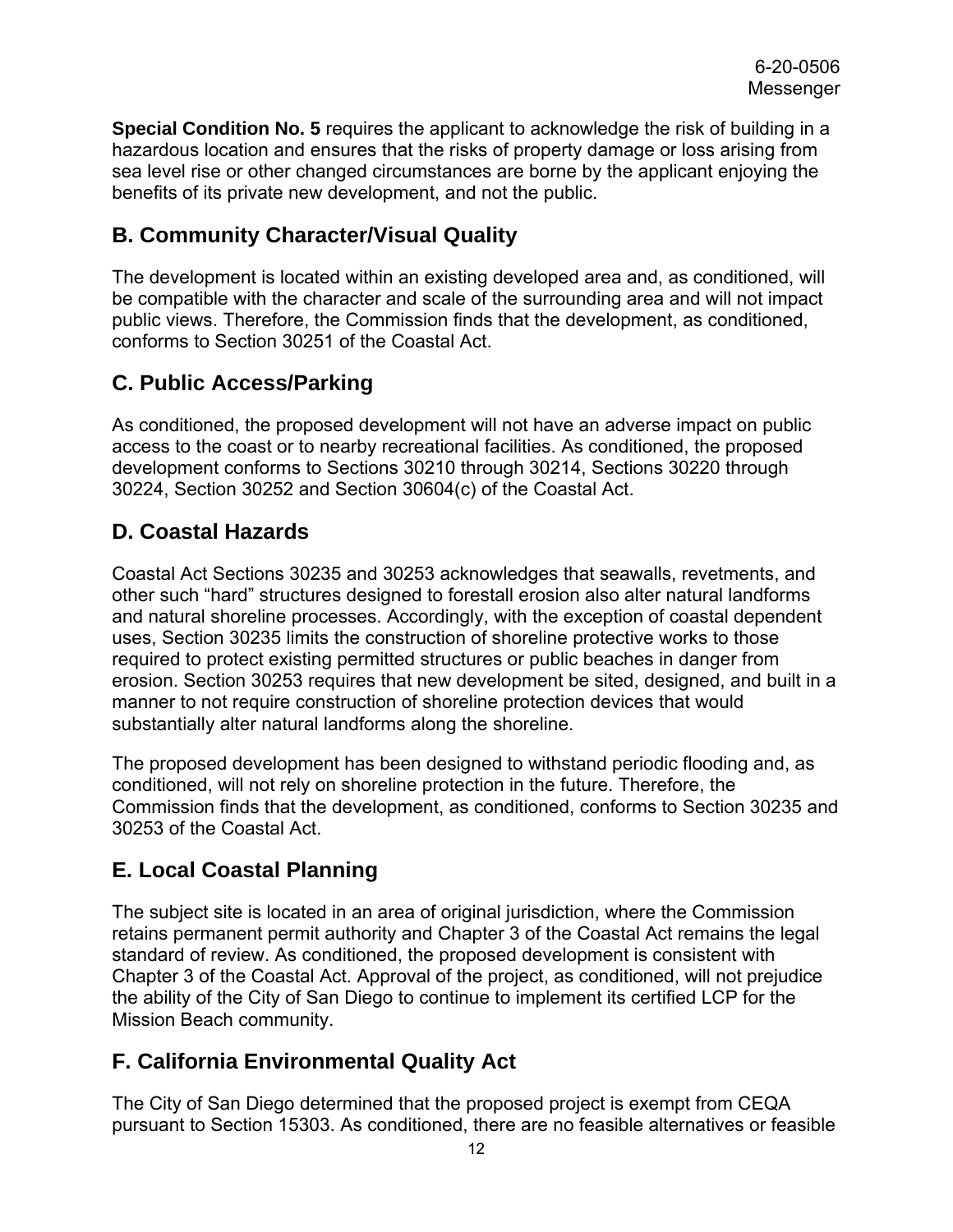#### 6-20-0506 Messenger

mitigation measures available which would substantially lessen any significant adverse effect which the activity may have on the environment. Therefore, the Commission finds that the proposed project, as conditioned to mitigate the identified impacts, is the least environmentally damaging feasible alternative and is consistent with the requirements of the Coastal Act to conform to CEQA.